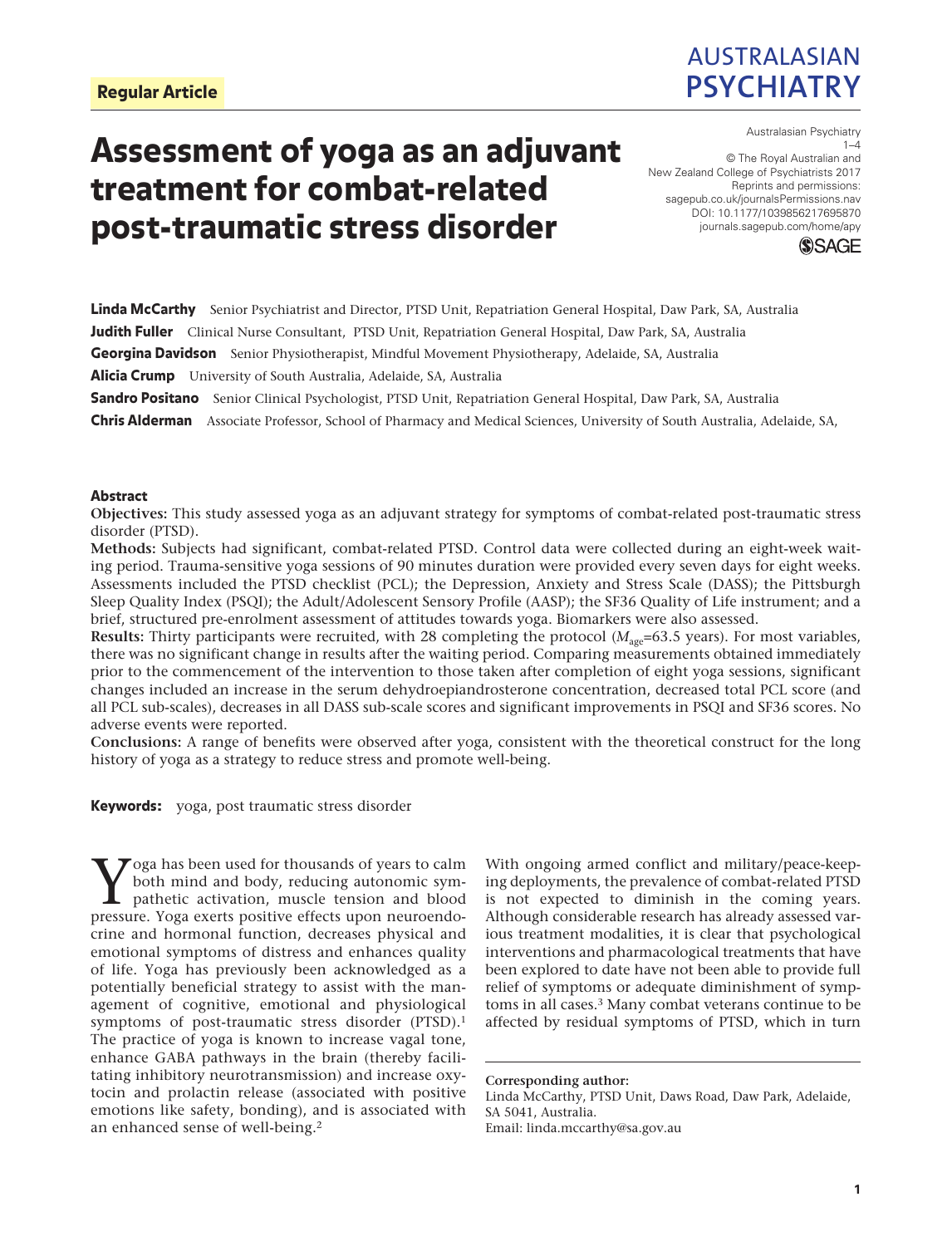are associated with significant distress and disability, as well as being linked to serious co-morbidities such as depression and substance-use disorders.4 This being the case, there is a pressing need to explore various other approaches that may be used as adjuvant self-management strategies in cases where incomplete treatment response is observed. Given that the fundamental characteristics of yoga appear to be well suited as a potential intervention for PTSD, it is not surprising that some research to date has confirmed the potential clinical utility of this strategy.5–9 As there has been no specific research into the use of yoga as a therapeutic intervention for PTSD in the Australian setting, the present study was conducted to ascertain whether this approach may prove helpful for Australian military veterans affected by this serious and disabling condition.

## **Methods**

This was an unblinded observational study assessing the effects of yoga as an adjuvant strategy for the management of PTSD. Cognitively intact subjects (Folstein MMSE score >23/30) with significant, combat-related PTSD were recruited by referral from the psychiatry unit of an Australian tertiary referral hospital with a focus on veteran psychiatry. All participants had a diagnosis of PTSD that was confirmed to exceed the diagnostic cutoff point of the Clinician Assisted PTSD Score (CAPS) instrument. The design of the study was naturalistic, and thus subjects were not excluded on the basis of any specific psychiatric/substance-use disorders or physical co-morbidities (provided that subjects were able to provide informed consent). After providing informed consent, participants proceeded to an eight-week waiting period involving continuation of usual management, during which time, baseline control data were collected. After this, participants attended a series of eight simple Hatha yoga sessions with trauma-sensitive elements, each lasting 90 minutes and conducted every seven days. The yoga sessions were conducted by a practitioner with relevant qualifications in physiotherapy, yoga and mindfulness practices, and were supplemented with an audiovisual recording that provided brief practice instructions for home use. The extent of home practice was not prescribed and was left to the discretion of the participants. The frequency and duration of practice was not recorded. Throughout the course of the study, all other empirical treatment, including pharmacotherapy and psychological treatments, was maintained as usual by each subject's treating clinician.

Each of the eight yoga sessions offered a unique theme and brief theoretical explanation. Sessions began with a settling-in sensory and breath awareness. Participants were then invited to explore, employing modifications as required, a variety of lying, sitting, standing and restorative postures individually and linked into flowing sequences. The invitational style of guidance aimed to facilitate a sense of present-moment safety, an attitude of curiosity to bodily sensory experience, selfcompassion with disengagement from judgemental thoughts, encouragement of self-adaptation to the instructions and an acknowledgment of moments of empowerment. Each session concluded with a guided body-awareness meditation and a period of silence.

At each study visit, a range of assessments were completed and included the PTSD checklist (PCL), the Depression, Anxiety and Stress Scale (DASS), the Pittsburgh Sleep Quality Index (PSQI), the Adult/Adolescent Sensory Profile, the SF36 Quality of Life instrument, and a brief, structured pre-enrolment assessment of attitudes towards yoga prior to the commencement of sessions. A range of biomarkers were also assessed, including heart rate, respiratory rate, blood pressure, salivary cortisol concentration and serum concentrations of C-reactive protein, dehydroepiandrosterone (DHEA) and tumour necrosis factor. Results obtained at the conclusion of the eight sessions were compared to those from the pre-assessment baseline and the measurements immediately prior to the commencement of yoga sessions. Paired *t*-tests were used for comparison of mean values, and Fisher's exact test was employed for comparison of categorical variables.

## **Results**

A total of 30 subjects were recruited, with 28 completing the protocol ( $M_{\text{age}}$ =63.5±7.6 years; 27 males). One subject was lost to follow-up, and one declined further participation in view of the need for surgery related to an intercurrent illness. For most variables, there was no significant change in results after the waiting period. However, after the conclusion of the eight-week waiting period, there was a significant decrease in scores from the PCL sub-scales for avoidance (*p*=0.03) and reexperiencing (*p*<0.001), as well as for the total PCL score (*p*=0.01). There was also a reduction in the DASS stress sub-scale score  $(p<0.001)$  and in the mean serum concentration of DHEA  $(p=0.015)$ , and small but significant increases in the mean heart rate  $(p=0.042)$  and PSQI score (*p*=0.025).

At the study endpoint, it was apparent that there was significant improvement across the board in the results of psychometric assessments, with decreases in total scores and all sub-scales of the PCL and DASS results (see Table 1). In addition, scores related to sleep quality and quality of life had also improved significantly in comparison to those measured immediately prior to the commencement of the yoga intervention (Table 1). Scores for several domains of the Adult/Adolescent Sensory Profile decreased significantly in comparison to those from before the implementation of yoga. In contrast, for the most part, values for various biomarkers did not change significantly relative to baseline, with the exception of an increase in the mean serum concentration of DHEA, the clinical significance of which is uncertain (see Table 2).

After the implementation of the intervention, the proportion of subjects with a PCL score less than the diagnostic cut-off point of 50 was 18/28 (64%), and the mean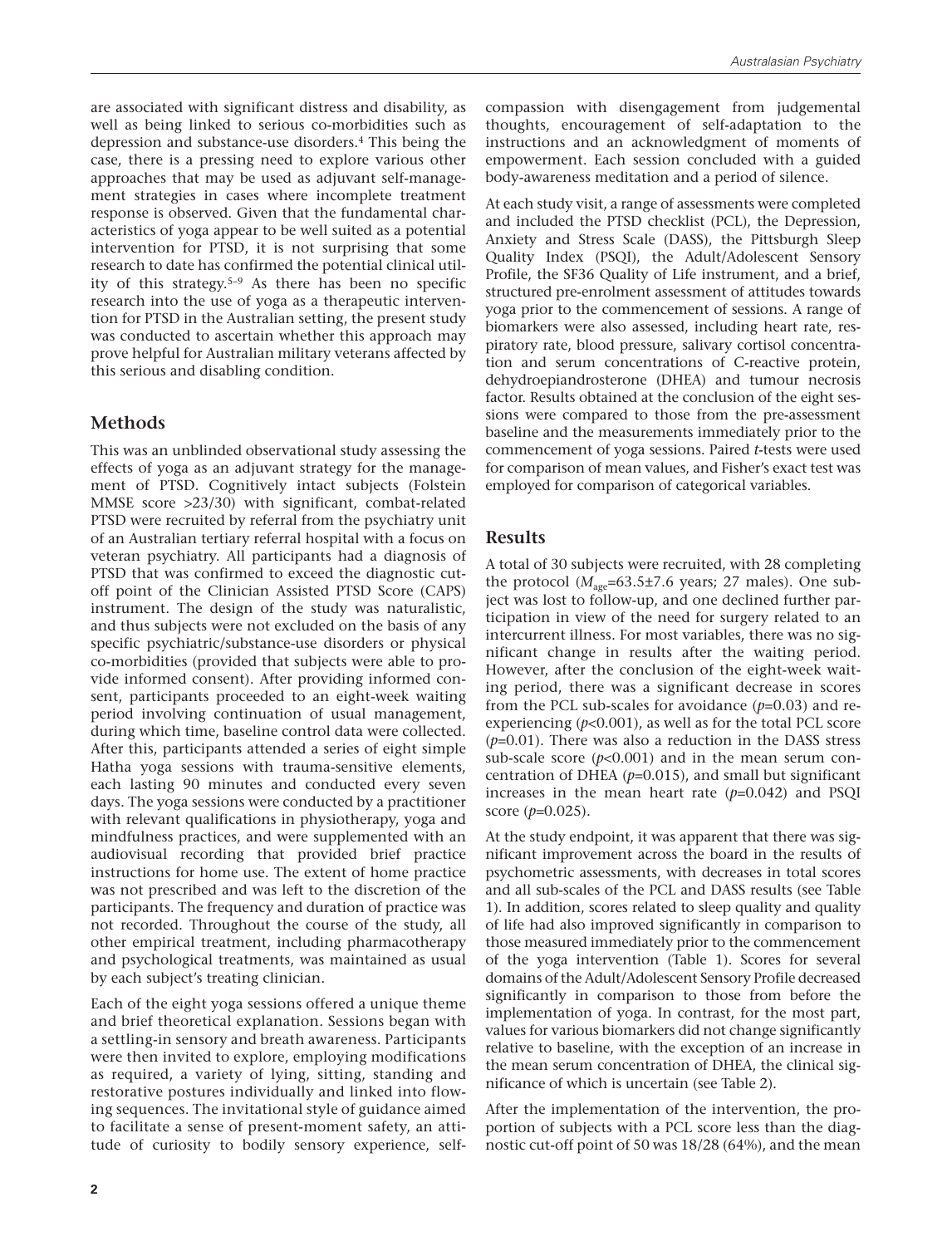| <b>Parameter</b>                 | <b>Mean score pre yoga</b> | <b>Mean score post yoga</b> | p-Value |
|----------------------------------|----------------------------|-----------------------------|---------|
| <b>PCL</b>                       | $13.6 + 4.4$               | $12.0 + 4.1$                | < 0.01  |
| Re-experiencing                  |                            |                             |         |
| Sub-scale (4-20)                 |                            |                             |         |
| <b>PCL</b>                       | $21.9 + 4.7$               | $19.2 + 4.4$                | < 0.001 |
| Avoidance                        |                            |                             |         |
| Sub-scale (7-35)                 |                            |                             |         |
| <b>PCL</b>                       | $18.4 \pm 3.8$             | $15.1 \pm 4.0$              | < 0.001 |
| Hyper-arousal                    |                            |                             |         |
| Sub-scale (6-30)                 |                            |                             |         |
| <b>PCL</b> total                 | $53.2 \pm 11.7$            | $45.9a_{\pm}10.5$           | < 0.001 |
| <b>DASS</b>                      |                            |                             |         |
| Depression                       | $17.4 \pm 8.5$             | $12.9 \pm 7.8$              | 0.001   |
| Sub-scale                        |                            |                             |         |
| <b>DASS</b>                      | $16.0 \pm 7.2$             | $12.9 \pm 7.8$              | < 0.01  |
| Anxiety                          |                            |                             |         |
| Sub-scale                        |                            |                             |         |
| <b>DASS</b>                      | $18.4 \pm 3.8$             | $15.1 \pm 4.0$              | < 0.001 |
| <b>Stress</b>                    |                            |                             |         |
| Sub-scale                        |                            |                             |         |
| <b>AASP</b>                      | $41.9 \pm 7.9$             | $39.2 + 7.5$                | 0.018   |
| Low registration <sup>b</sup>    |                            |                             |         |
| Sub-scale                        |                            |                             |         |
| AASP                             | $38.1 \pm 5.8$             | $39.1 \pm 6.1$              | 0.142   |
| Sensation seeking                |                            |                             |         |
| Sub-scale                        |                            |                             |         |
| <b>AASP</b>                      | $43.2 + 6.2$               | $41.2 + 7.1$                | < 0.01  |
| Sensory sensitivity <sup>b</sup> |                            |                             |         |
| Sub-scale                        |                            |                             |         |
| <b>AASP</b>                      | $46.9 \pm 6.3$             | $43.4 \pm 6.7$              | < 0.01  |
| Sensation avoiding <sup>b</sup>  |                            |                             |         |
| Sub-scale                        |                            |                             |         |
| <b>PSQIb</b>                     | $12.4 \pm 3.7$             | $11.19 + 4.1$               | 0.035   |
| <b>SF36</b>                      | 319.4±104.2                | $371.1 \pm 102.3$           | 0.031   |

aBelow diagnostic cut-off point.

**bLower scores are better.** 

PCL: PTSD checklist; DASS, the Depression, Anxiety and Stress Scale; AASP, the Adult/Adolescent Sensory Profile; PSQI: Pittsburgh Sleep Quality Index; SF36: SF36 Quality of Life instrument.

PCL score amongst all subjects was 45.9±10.5, nearly 10% below the lower limit of the diagnostic cut-off point. There was significant inter-individual variation in the response to the intervention, with five subjects experiencing a mild/moderate increase in PCL after the intervention. However, the majority of those participating (23/28; 82%) had a decreased PCL after completing the series of yoga sessions.

It is also noteworthy that *all* subjects in the study had clinically significant elevation of salivary cortisol concentrations, both before and after the yoga intervention. In addition, about 25% of subjects had other elevated inflammatory markers, both before and after yoga. The majority of the subjects in the study had relatively severe PTSD symptoms. It is clear that these subjects were affected by chronic and severe PTSD, and thus were representative of